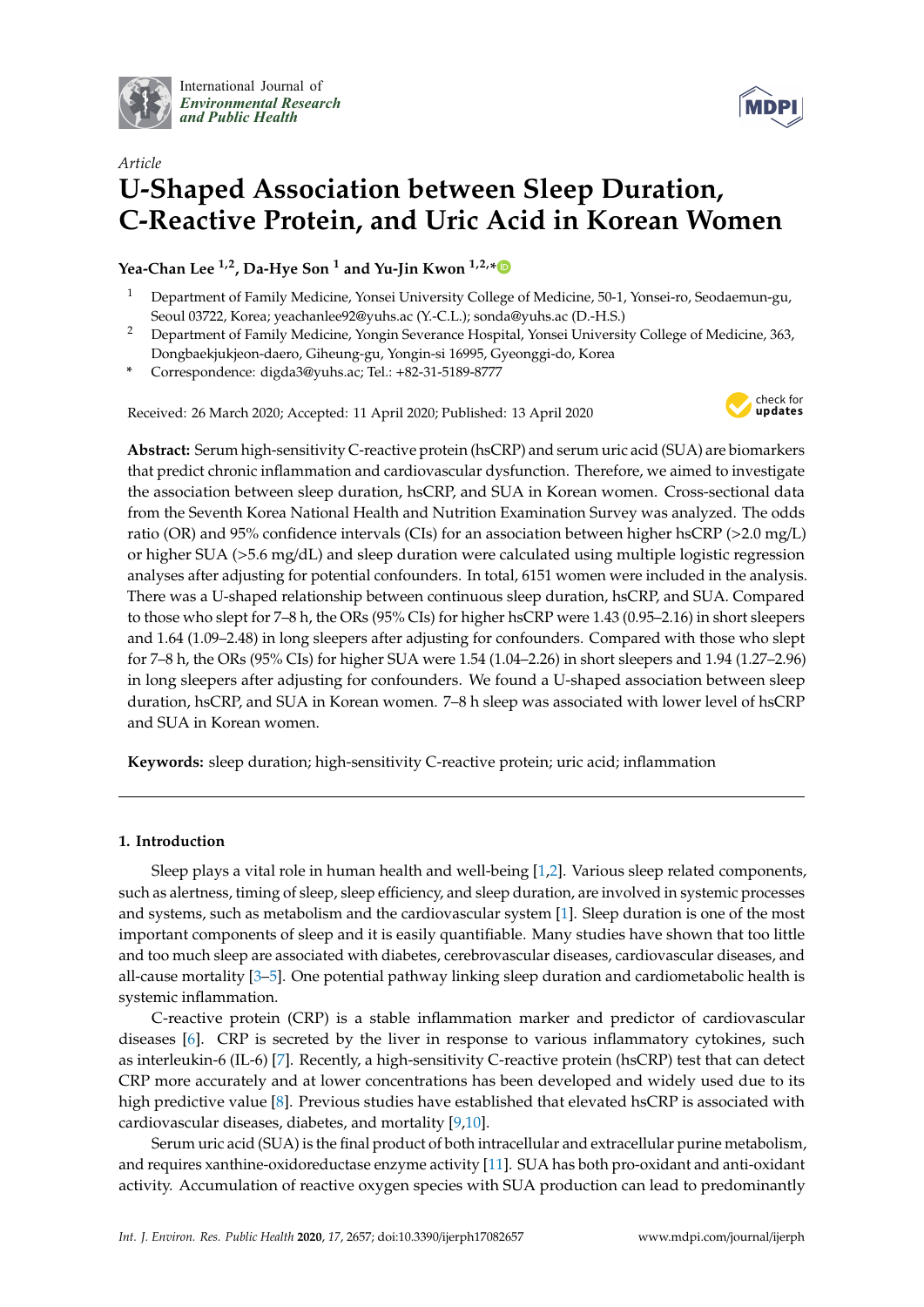pro-oxidant and pro-inflammatory effects [11-[13\]](#page-8-10). SUA also induces the expression of hepatic inflammatory molecules by activating the nuclear factor kappa-light-chain-enhancer of activated B cells (NF-kB) signaling cascade [\[13\]](#page-8-10). Many epidemiologic studies have noted that higher SUA is significantly associated with the risk of hypertension [\[14](#page-8-11)[,15\]](#page-8-12), heart failure [\[16\]](#page-8-13), and mortality due to cardiovascular events [\[17\]](#page-8-14). Further, several studies have reported that higher SUA is strongly associated with coronary atherosclerosis, left ventricular hypertrophy, and mortality due to cardiovascular events especially in women [\[17–](#page-8-14)[19\]](#page-8-15). Although previous studies have investigated the association between sleep duration between sleep duration, however, however,  $\frac{1}{2}$ 

Although previous studies have investigated the association between sleep duration, hsCRP, and SUA, the results were inconsistent  $[20-24]$  $[20-24]$ . Some studies found that short sleep duration was associated with elevated CRP [\[20](#page-8-16)[,21\]](#page-9-1). Richardson et al. [\[22\]](#page-9-2) showed that short sleep duration was significantly associated with elevated CRP only in men not in women. Grandner et al. [\[23\]](#page-9-3) found that both short and long sleep duration were associated with elevated CRP; however, these associations varied according to sex and race/ethnicity. A recent study reported that sleep duration was inversely associated with SUA in an elderly Mediterranean population with metabolic syndrome or obesity [\[24\]](#page-9-0). [24].

Considering the importance of sleep duration and its impact on chronic inflammation, large Considering the importance of sleep duration and its impact on chronic inflammation, large population-based studies are needed to investigate the association between sleep duration, hsCRP, and population-based studies are needed to investigate the association between sleep duration, hsCRP, SUA. Therefore, we aimed to investigate the association between sleep duration, hsCRP, and SUA in Korean women.

# **2. Materials and Methods 2. Materials and Methods**

## *2.1. Study Design and Population 2.1. Study Design and Population*

We used data from the 2016–2017 Korean National Health and Nutrition Examination Survey We used data from the 2016–2017 Korean National Health and Nutrition Examination Survey (KNHANES) VII performed by the Korea Centers for Disease Control and Prevention (KCDC). Detailed (KNHANES) VII performed by the Korea Centers for Disease Control and Prevention (KCDC). information about KNHANES is described on the [website \(https://knhanes.c](https://knhanes.cdc.go.kr)dc.go.kr) and previous study  $[25]$ .

There were 7143 female participants older than 20 years in KNHANES VII. We excluded 641 There were 7143 female participants older than 20 years in KNHANES VII. We excluded 641 participants who had missing data regarding sleep duration, 693 participants with missing data participants who had missing data regarding sleep duration, 693 participants with missing data regarding hsCRP, and 612 participants with missing data regardingSUA. Finally, the data from 6151 regarding hsCRP, and 612 participants with missing data regardingSUA. Finally, the data from 6151 women were included the analysis (Figure 1). Informed consent was obtained from all participants women were included the analysis (Figure [1\)](#page-1-0). Informed consent was obtained from all participants during the survey by KCDC. The Institutional Review Board of Yongin Severance Hospital approved during the survey by KCDC. The Institutional Review Board of Yongin Severance Hospital approved this study (IRB No 9-2019-0008). this study (IRB No 9-2019-0008).

<span id="page-1-0"></span>

**Figure 1.** Study population selection process. **Figure 1.** Study population selection process.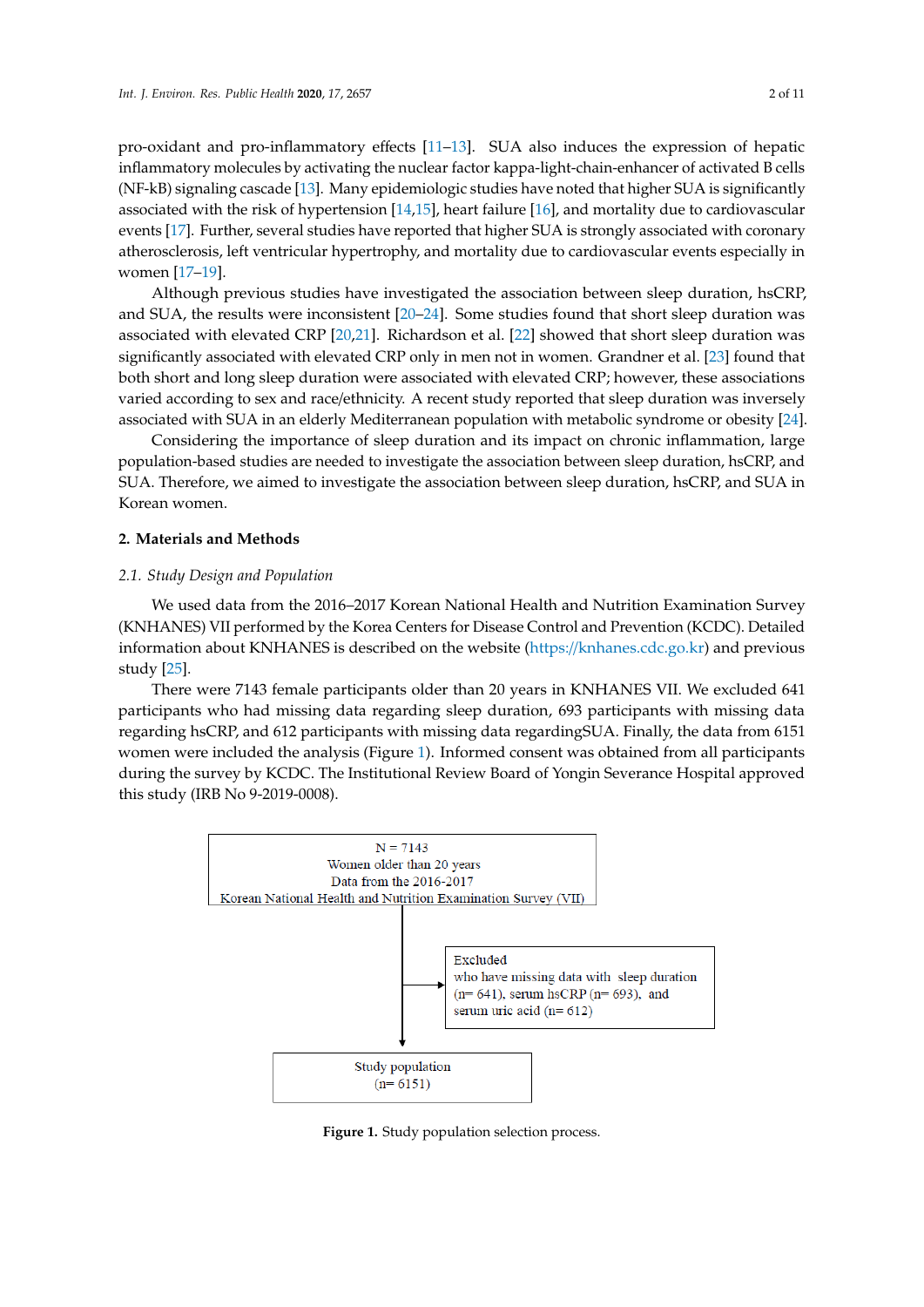## *2.2. Covariates*

Body mass index (BMI) was calculated as body weight (kg) divided by the square of height (m). Blood pressure was measured using a Baumanometer Wall Unit 33(0850) in the sitting position after 5 min of rest. Systolic blood pressure (SBP) and diastolic blood pressure (DBP) were recorded three times and the mean value of last two measurements was recorded. Fasting glucose and total cholesterol (TC) levels were measured after an overnight fast using a Hitachi 7600-210 Chemistry Analyzer (Hitachi Co., Tokyo, Japan).

Smoking history was defined as current smokers or those who had smoked over 100 cigarettes during their lifetime. An alcohol drinker was defined as an individual who consumed alcohol more than 2 or 3 times a week. Exercise of moderate intensity for more than 150 min a week or high intensity for more than 75 min a week was defined as regular exercise. Diabetes mellitus was defined as a blood glucose level of more than 126 mg/dL, taking diabetic medication, or undergoing insulin treatment, or a diagnosis of diabetes mellitus by a physician. Hypertension was defined as  $SBP \ge 140$  mmHg or DBP  $\geq$  90 mmHg or taking antihypertensive medication. Hypercholesterolemia was defined as total cholesterol ≥ 240 mg/dL or taking cholesterol lowering medication. Cardiovascular disease was defined as a diagnosis of stroke, myocardial infarction, or angina pectoris by a physician. EuroQol-5D (EQ5D) is a well-validated instrument to evaluate the quality of life. EQ5D consists of 5 dimensions: mobility, daily activity, pain or discomfort, self-care, and anxiety or depression [\[26\]](#page-9-5). We assessed depressive symptoms using a patient health questionnaire (PHQ)-9 that consisted of nine questions for screening depression in primary care; the cut-off value to identify depressive symptoms was 10 [\[27\]](#page-9-6).

#### *2.3. Assessment of High-Sensitivity CRP and Uric Acid Levels*

The serum level of hsCRP was measured by an immunoturbidimetry method using Cobas (Roche, Germany). In the workshop by Centers for Disease Control and American Heart Association in 2002, the cut-points of hsCRP concentrations for purposes of cardiovascular risk assessment were classified as follows; low risk (<1.0 mg/L), average risk (1.0 to 3.0 mg/L), and high risk (>3.0 mg/L) [\[6\]](#page-8-4). In the Jupiter trial, participants who were indicated by hsCRP levels >2 mg/L categorized to high vascular risk [\[28\]](#page-9-7). High hsCRP was defined as hsCRP levels > 2.0 mg/L based on the previous studies [\[6,](#page-8-4)[28\]](#page-9-7). In an epidemiological follow-up data from National Health and Nutrition Examination Survey, deaths due to ischemic heart disease in women significantly increased when SUA levels were in the highest quartile (5.6 mg/dL) compared with the lowest quartile (4.0 mg/dL) [\[17\]](#page-8-14). The Princeton school district family study defined the participants who had hyperuricemia when they had above a 90th percentile of SUA level [\[29\]](#page-9-8). The level of SUA was measured by Uricase, a colorimetry method using a Hitachi 7600-210 automatic biochemical analyzer (Hitachi, Japan). High SUA level was defined as SUA levels exceeding the upper 90th percentile (=5.6 mg/dL) based on the previous studies [\[17](#page-8-14)[,29\]](#page-9-8).

#### *2.4. Assessment of Sleep Duration*

Participants were asked the following question "When do you go to bed and wake up on a weekday?" and "When do you go to bed and wake up on a weekend?" Sleep duration was calculated as follows: (sleep duration on a weekday  $\times$  5 + sleep duration on a weekend  $\times$  2)/7. The total time spent sleeping was recorded as a continuous variable (e.g., 7 h 31 min). Moreover, we classified the sleep duration into five groups as follows:  $<$ 6 h, 6–7 h, 7–8 h, 8–9 h,  $\ge$ 9 h.

# *2.5. Statistical Analyses*

Due to the nature of the KNHANES sampling design, we analyzed the data after considering a complex sample design. Data were presented as mean  $\pm$  standard errors (SEs) for continuous variables or percentage (SEs) for categorical variables. Sleep duration was categorized as follows: <6, 6–7, 7–8, 8–9, and ≥9 h. Clinical characteristics of participants were compared using a weighted analysis of variance for continuous variables or a weighted chi-square test for categorical variables. To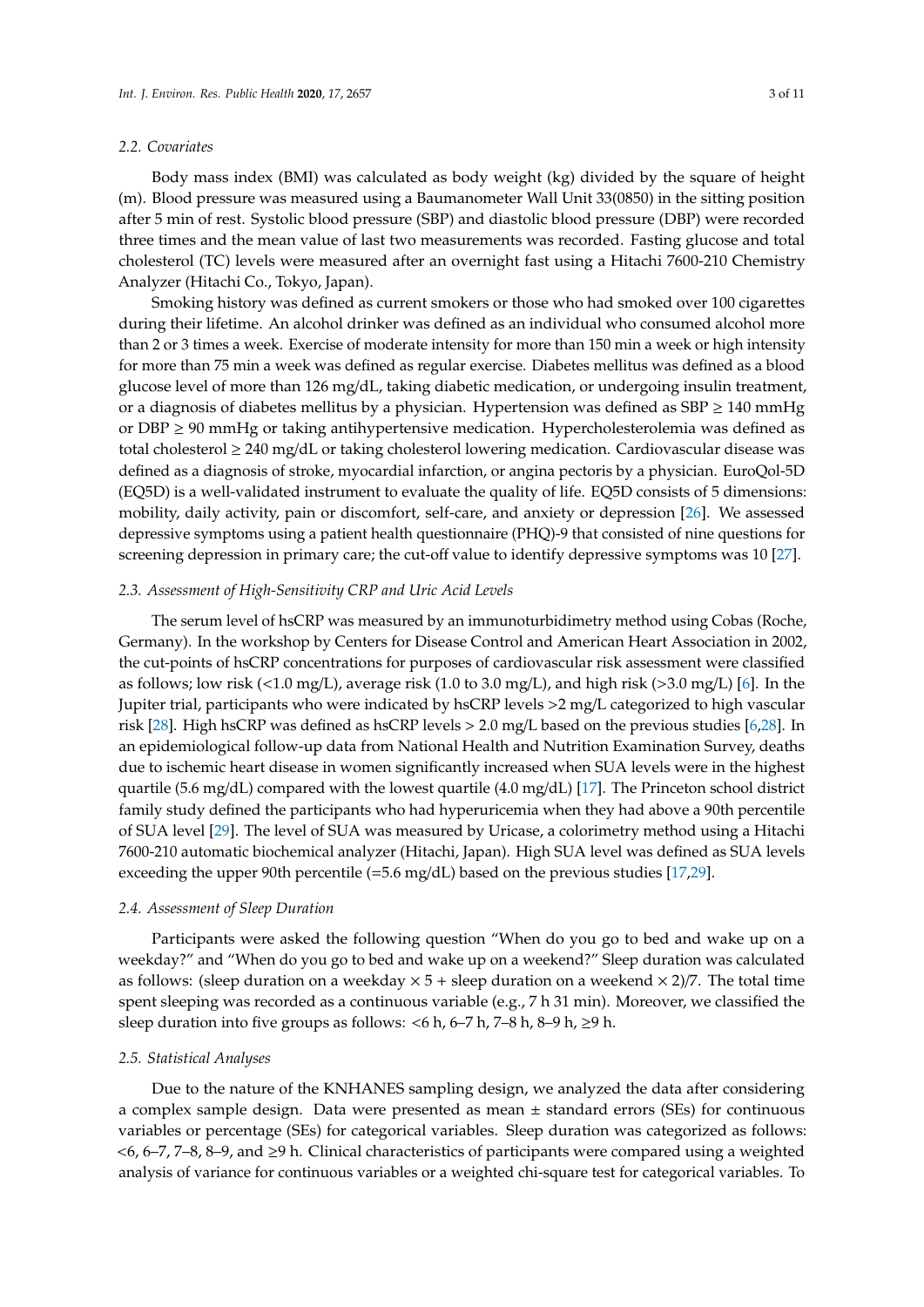determine the relationship between continuous sleep duration, serum hsCRP, and SUA, we developed a restricted cubic spline curve analysis, which was applied in an unadjusted model using the R package, version 3.4.4 (http://[www.R-project.org\)](http://www.R-project.org). The detailed information about 'R' code are described in the Appendix [A.](#page-7-0) To build a model, independent variables were examined in the univariate model (Appendix [B\)](#page-7-1). Then, variables that were closely associated with the serum hsCRP or SUA ( $p < 0.05$ ) were imported into the final multivariate models, along with variables that indicate to be risk factors of higher hsCRP or SUA in previous studies [\[30,](#page-9-9)[31\]](#page-9-10). Before analysis, we checked the multicollinearity between the explanatory (predictor) variables. All variance inflation factors (VIFs) were below 5. The odds ratio (OR) and 95% confidence intervals (95% CIs) were calculated using multiple logistic regression. In model 2, we adjusted for age and BMI. In model 3, we adjusted for age, BMI, smoking, alcohol intake, exercise, hypertension, diabetes mellitus, hypercholesterolemia, and cardiovascular disease. In model 4, we additionally adjusted for EQ5D and patient health questionnaire-9 (PHQ-9) results. All statistical analyses were performed using SPSS version 25.0 (SPSS version 25.0; IBM Corp., Armonk, NY, USA). All statistical tests were two-sided and the results were considered significant at  $p < 0.05$ .

#### **3. Results**

The general characteristics of the study population according to sleep duration are described in Table [1.](#page-3-0) A large proportion of women (31.5%) reported sleeping for 7–8 h. Participants who typically slept for less than 6 h were significantly older than the other sleep duration groups (*p* < 0.001). Short sleepers (<6 h) had significantly higher BMI, SBP, DBP, and fasting glucose, HbA1c, and total cholesterol levels. The prevalence of hypertension, diabetes mellitus, and hypercholesterolemia was significantly higher among short duration sleepers. The prevalence of cardiovascular disease was higher among long sleepers (≥9 h), although this was not statistically significant (*p* = 0.594). With respect to health-related behavior, long sleepers smoked more (*p* = 0.002) and exercised less (*p* = 0.001), whereas short sleepers consumed more alcohol  $(p = 0.047)$ . Regarding quality of life, the EQ5D scores were significantly lower among short sleepers  $(0.93 \pm 0.01)$  and long sleepers  $(0.93 \pm 0.01)$  ( $p < 0.001$ ). Regarding mental health, the PHQ-9 scores were significantly higher among short sleepers  $(4.0 \pm 0.3)$ and long sleepers  $(3.7 \pm 0.3)$  ( $p < 0.001$ ).

<span id="page-3-0"></span>

|                                 | <b>Sleep Duration</b> |                 |                 |                 |                 |                 |
|---------------------------------|-----------------------|-----------------|-----------------|-----------------|-----------------|-----------------|
|                                 | < 6 h                 | 6–7 h           | 7–8 h           | 8–9 h           | $\geq 9h$       | <i>p</i> -Value |
| N                               | 840                   | 1471            | 1939            | 1289            | 612             |                 |
| Age                             | $52.7 \pm 0.8$        | $48.9 \pm 0.6$  | $47.1 \pm 0.5$  | $46.4 \pm 0.6$  | $48.7 \pm 1.1$  | < 0.001         |
| $BMI$ (kg/m <sup>2</sup> )      | $24.3 \pm 0.2$        | $23.4 \pm 0.1$  | $23.3 \pm 0.1$  | $23.1 \pm 0.1$  | $23.3 \pm 0.2$  | < 0.001         |
| $SBP$ (mmHg)                    | $118.0 \pm 0.6$       | $115.9 \pm 0.6$ | $114.4 \pm 0.5$ | $113.8 \pm 0.8$ | $114.6 \pm 0.7$ | < 0.001         |
| $DBP$ (mmHg)                    | $74.5 \pm 0.4$        | $74.3 \pm 0.2$  | $73.1 \pm 0.3$  | $72.7 \pm 0.3$  | $72.1 \pm 0.4$  | < 0.001         |
| Glucose $(mg/dL)$               | $101.9 \pm 1.2$       | $97.7 \pm 0.6$  | $96.4 \pm 0.6$  | $97.0 \pm 0.7$  | $98.4 \pm 0.9$  | < 0.001         |
| HbA1c $(\%)$                    | $5.8 \pm 0.0$         | $5.6 \pm 0.0$   | $5.6 \pm 0.0$   | $5.6 \pm 0.0$   | $5.6 \pm 0.0$   | < 0.001         |
| Total cholesterol (mg/dL)       | $198.5 \pm 1.7$       | $196.2 \pm 1.1$ | $193.2 \pm 1.1$ | $192.8 \pm 1.0$ | $196.0 \pm 1.8$ | 0.030           |
| $h$ s $CRP$ (mg/L)              | $1.23 \pm 0.08$       | $1.02 \pm 0.05$ | $1.02 \pm 0.05$ | $1.06 \pm 0.04$ | $1.26 \pm 0.09$ | 0.057           |
| $SUA$ (mg/dL)                   | $4.53 \pm 0.04$       | $4.35 \pm 0.03$ | $4.35 \pm 0.02$ | $4.33 \pm 0.04$ | $4.42 \pm 0.05$ | 0.002           |
| Hypertension (yes) +            | 32.2(2.3)             | 22.9(1.3)       | 21.6(1.3)       | 21.0(1.4)       | 25.9(2.3)       | < 0.001         |
| Diabetes (yes) +                | 13.9(1.5)             | 9.3(0.9)        | 8.0(0.9)        | 9.5(0.8)        | 9.8(1.3)        | 0.001           |
| Cardiovascular diseases (yes) + | 2.8(0.6)              | 2.8(0.4)        | 3.0(0.4)        | 3.2(0.6)        | 4.1(0.9)        | 0.594           |
| Hypercholesterolemia (yes) +    | 27.1(1.7)             | 24.1(1.2)       | 20.6(1.0)       | 19.9(1.3)       | 19.8(1.8)       | 0.001           |
| Smoking (yes) +                 | 13.0(1.1)             | 9.8(1.1)        | 9.4(0.7)        | 8.4(0.8)        | 14.1(1.6)       | 0.002           |
| Alcohol (yes) +                 | 14.2(1.2)             | 10.2(0.8)       | 13.2(0.7)       | 12.3(1.0)       | 13.4(1.5)       | 0.047           |
| Physical activity (yes) +       | 44.0(1.8)             | 46.3(1.6)       | 45.6(1.6)       | 44.1 (1.6)      | 33.7(2.4)       | 0.001           |
| EQ5D                            | $0.93 \pm 0.01$       | $0.95 \pm 0.00$ | $0.95 \pm 0.00$ | $0.95 \pm 0.00$ | $0.93 \pm 0.01$ | < 0.001         |
| PHO-9                           | $4.0 \pm 0.3$         | $2.8 \pm 0.2$   | $3.1 \pm 0.1$   | $3.0 \pm 0.2$   | $3.7 \pm 0.3$   | < 0.001         |

Table 1. General characteristics of the study population according to sleep duration.<sup>\*</sup>

Abbreviations: BMI, body-mass index; SBP, systolic blood pressure; DBP, diastolic blood pressure; HbA1c, glycated hemoglobin; hsCRP, high-sensitivity C-reactive protein; SUA, serum uric acid; EQ5D, EuroQol-5D; PHQ-9, patient health questionnaire-9. † Categorical variables. \* Data are presented as mean± standard errors (SEs) for continues variables or percentage (SE) for categorical variables.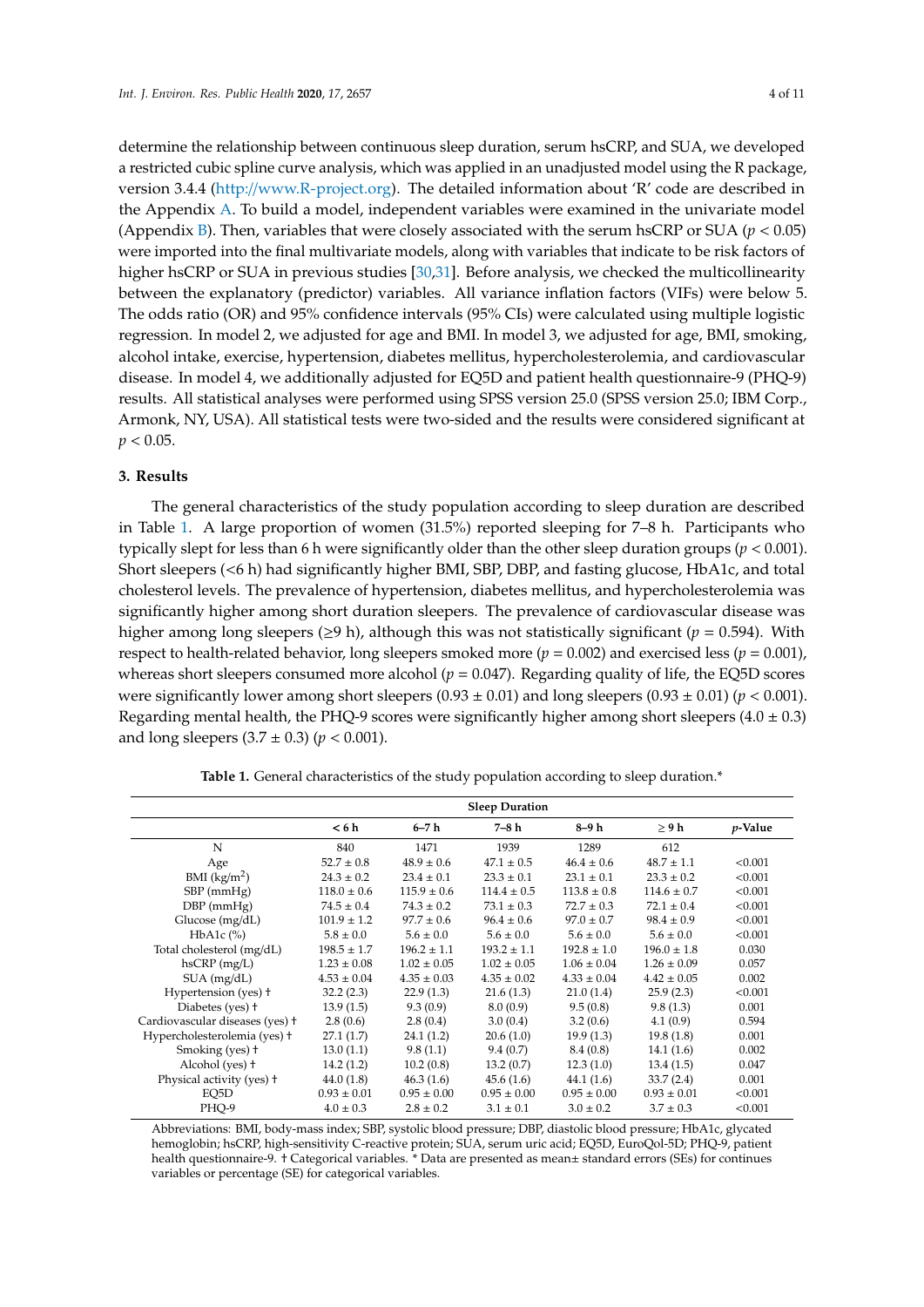Figure [2A](#page-4-0),B show the U-shaped relationship of sleep duration with hsCRP and SUA levels, respectively. Figure [2C](#page-4-0),D show the proportion of individuals with higher hsCRP (>2.0 mg/L) and SUA (>5.6 mg/dL) levels, respectively. The proportion of individuals with high hsCRP level was significantly different according to sleep duration (15.0% for  $\lt6$  h, 11.6% for 6–7 h, 10.7% for 7–8 h, 13.1% for 8–9 h, and 14.4% for >9 h;  $p < 0.001$ ). The proportion of individuals with higher SUA levels was significantly different according to sleep duration (15.1% for <6 h, 10.3% for 6–7 h, 7.9% for 7–8 h, 10.8% for 8–9 h, and 13.0% for >9 h;  $p < 0.001$ ). U-shaped curves with the nadir in the appropriate sleep duration range (7–8 h) were seen for both hsCRP and SUA levels. sleep duration range (7–8 h) were seen for both hsCRP and SUA levels.

<span id="page-4-0"></span>

**Figure 2.** Association between serum high-sensitivity C-reactive protein (CRP), serum uric acid (SUA), **Figure 2.** Association between serum high-sensitivity C-reactive protein (CRP), serum uric acid (SUA), and sleep duration in Korean women. (**A**) The relationship between continuous values of hsCRP and and sleep duration in Korean women. (**A**) The relationship between continuous values of hsCRP and sleep duration. (**B**) The relationship between continuous values of SUA and sleep duration. (**C**) The sleep duration. (**B**) The relationship between continuous values of SUA and sleep duration. (**C**) The proportion of patients with higher serum hsCRP level according to sleep duration categories. (**D**) The proportion of patients with higher serum hsCRP level according to sleep duration categories. (**D**) The proportion of patients with higher SUA level according to sleep duration categories*.* Solid blue line proportion of patients with higher SUA level according to sleep duration categories. Solid blue line (restricted cubic spline regression line) indicate predicted hsCRP and SUA by sleep duration and (restricted cubic spline regression line) indicate predicted hsCRP and SUA by sleep duration and shaded area indicate the 95% confidence intervals. shaded area indicate the 95% confidence intervals.

Table [2](#page-5-0) shows the ORs and 95% CIs for higher hsCRP levels (>2.0 mg/L) according to sleep duration. Compared with those who typically slept for 7–8 h, the ORs (95% CIs) for higher hsCRP duration. Compared with those who typically slept for 7–8 h, the ORs (95% CIs) for higher hsCRP levels were 1.48 (1.11–1.97) in short sleepers and 1.41 (1.04–1.90) in long sleepers in an unadjusted levels were 1.48 (1.11–1.97) in short sleepers and 1.41 (1.04–1.90) in long sleepers in an unadjusted model (model 1). The ORs (95% CIs) for higher hsCRP levels were 1.43 (0.95–2.16) in short sleepers model (model 1). The ORs (95% CIs) for higher hsCRP levels were 1.43 (0.95–2.16) in short sleepers and 1.64 (1.09–2.48) in long sleepers after adjusting for age, BMI, hypertension, diabetes mellitus, and 1.64 (1.09–2.48) in long sleepers after adjusting for age, BMI, hypertension, diabetes mellitus, hypercholesterolemia, cardiovascular disease, physical activity, smoking, alcohol consumption, and hypercholesterolemia, cardiovascular disease, physical activity, smoking, alcohol consumption, and EQ5D and PHQ-9 results (model 4). EQ5D and PHQ-9 results (model 4).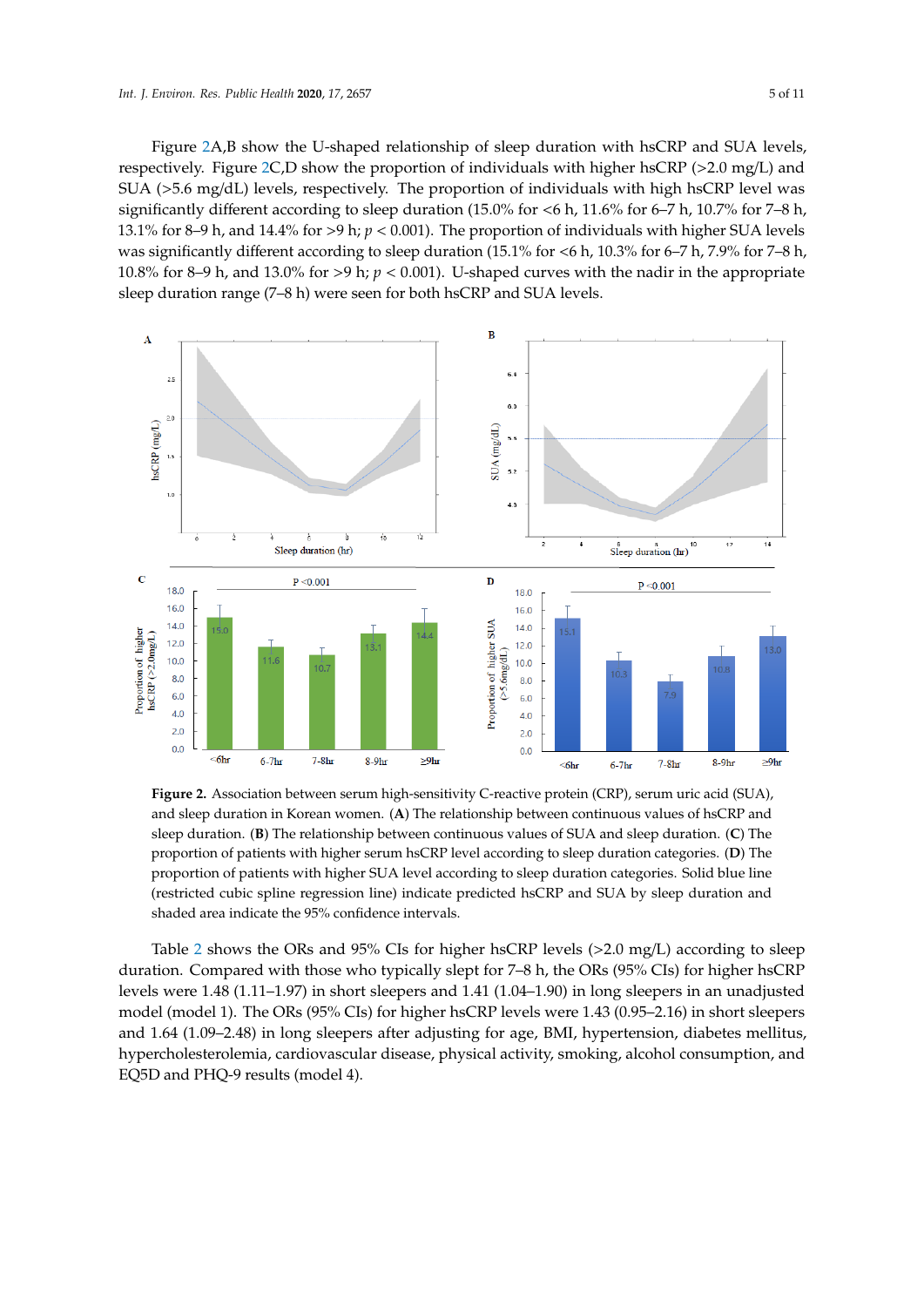|         | <b>Sleep Duration</b> |                     |        |                     |                     |  |
|---------|-----------------------|---------------------|--------|---------------------|---------------------|--|
|         | < 6 <sub>h</sub>      | 6–7 h               | 7–8 h  | 8–9 h               | > 9h                |  |
| Model 1 | $1.48(1.11-1.97)$     | $1.10(0.88 - 1.38)$ | Ref(1) | $1.26(0.99-1.59)$   | $1.41(1.04-1.90)$   |  |
| Model 2 | $1.20(0.89-1.62)$     | $1.09(0.86 - 1.39)$ | Ref(1) | $1.32(1.06 - 1.65)$ | $1.48(1.10-1.99)$   |  |
| Model 3 | $1.28(0.93 - 1.77)$   | $1.14(0.87-1.45)$   | Ref(1) | $1.37(1.10-1.72)$   | $1.42(1.04-1.93)$   |  |
| Model 4 | $1.43(0.95 - 2.16)$   | $1.19(0.87-1.64)$   | Ref(1) | $1.21(0.87-1.70)$   | $1.64(1.09 - 2.48)$ |  |

<span id="page-5-0"></span>**Table 2.** Odds ratio and 95% confidence intervals for higher high-sensitivity C-reactive protein (>2.0 mg/L) according to sleep duration.

Model 1: unadjusted; Model 2: adjusted for age and BMI; Model 3: adjusted for age, BMI, hypertension, diabetes mellitus, hypercholesterolemia, cardiovascular diseases, physical activity, smoking, and alcohol consumption; Model 4: adjusted for age, BMI, hypertension, diabetes mellitus, hypercholesterolemia, cardiovascular diseases physical activity, smoking, alcohol consumption, and EQ5D and PHQ-9 scores.

Table [3](#page-5-1) shows the ORs and 95% CIs for higher SUA levels (>5.6 mg/dL) according to sleep duration. Compared with those who typically slept for 7–8 h, the ORs (95% CIs) for higher SUA level were 2.07 (1.53–2.81) in short sleepers and 1.74 (1.27–2.39) in long sleepers in an unadjusted model (model 1). The ORs (95% CIs) for higher SUA level were 1.54 (1.04–2.26) in short sleepers and 1.94 (1.27–2.96) in long sleepers after adjusting for age, BMI, hypertension, diabetes mellitus, hypercholesterolemia, cardiovascular diseases, physical activity, smoking, alcohol consumption, and EQ5D and PHQ-9 results (model 4).

<span id="page-5-1"></span>**Table 3.** Odds ratio and 95% confidence intervals for higher serum uric acid (>5.6 mg/dL) according to sleep duration.

|         | <b>Sleep Duration</b> |                     |        |                     |                     |  |
|---------|-----------------------|---------------------|--------|---------------------|---------------------|--|
|         | < 6 <sub>h</sub>      | 6–7 h               | 7–8 h  | 8–9 h               | > 9 h               |  |
| Model 1 | $2.07(1.53 - 2.81)$   | $1.35(1.02 - 1.78)$ | Ref(1) | $1.42(0.98 - 2.06)$ | $1.74(1.27 - 2.39)$ |  |
| Model 2 | $1.74(1.30-2.33)$     | $1.33(1.01-1.75)$   | Ref(1) | $1.49(1.02 - 2.17)$ | $1.78(1.29 - 2.46)$ |  |
| Model 3 | $1.81(1.37-2.37)$     | $1.40(1.05-1.86)$   | Ref(1) | $1.60(1.10-2.35)$   | $1.82(1.34 - 2.49)$ |  |
| Model 4 | $1.54(1.04-2.26)$     | $1.13(0.79 - 1.62)$ | Ref(1) | $1.35(0.95-1.94)$   | $1.94(1.27-2.96)$   |  |

Model 1: unadjusted; Model 2: adjusted for age and BMI; Model 3: adjusted for age, BMI, hypertension, diabetes mellitus, hypercholesterolemia, cardiovascular diseases, physical activity, smoking, and alcohol consumption; Model 4: adjusted for age, BMI, hypertension, diabetes mellitus, hypercholesterolemia, cardiovascular diseases, physical activity, smoking, alcohol consumption, and EQ5D and PHQ-9 scores.

## **4. Discussion**

Our study identified significant U-shaped associations between sleep duration, hsCRP, and SUA. We demonstrated that in a cohort of Korean women, individuals who sleep for  $\lt$ 6 h or  $\geq$ 9 h per day were significantly more likely to have higher levels of hsCRP and SUA compared to those who sleep for an average of 7–8 h per day. Regarding SUA, this association was still significant after adjusting for age, BMI, underlying diseases (hypertension, diabetes mellitus, hypercholesterolemia, and cardiovascular diseases), health related behavior (physical activity, smoking, and alcohol consumption), quality of life as measured by the EQ5D, and depressive symptoms as measured by the PHQ-9. After adjusting for the same confounding factors, the significant association between sleep duration and higher hsCRP was attenuated in short sleepers who slept for less than 6 h although not statistically significant.

To date, there have been inconsistent results about the relationship between sleep duration and serum hsCRP. Several previous studies have shown that a shorter sleep duration was associated with higher levels of CRP [\[20](#page-8-16)[,21\]](#page-9-1). The longitudinal Whitehall II study [\[21\]](#page-9-1) on London-based office employees aged 35–55 years showed that shorter sleep duration ( $\leq$  5 h) and decreased sleep duration was significantly associated with higher levels of CRP. However, this association was diminished after adjusting for cardiometabolic risk factors such as BMI, blood pressure, cholesterol, and diabetes. A Taiwanese study [\[20\]](#page-8-16) found that short sleepers ( $\leq$  5.5 h) had higher levels of CRP when compared with long sleepers (>8 h). Consistent with our study, NHANES in US indicated that short and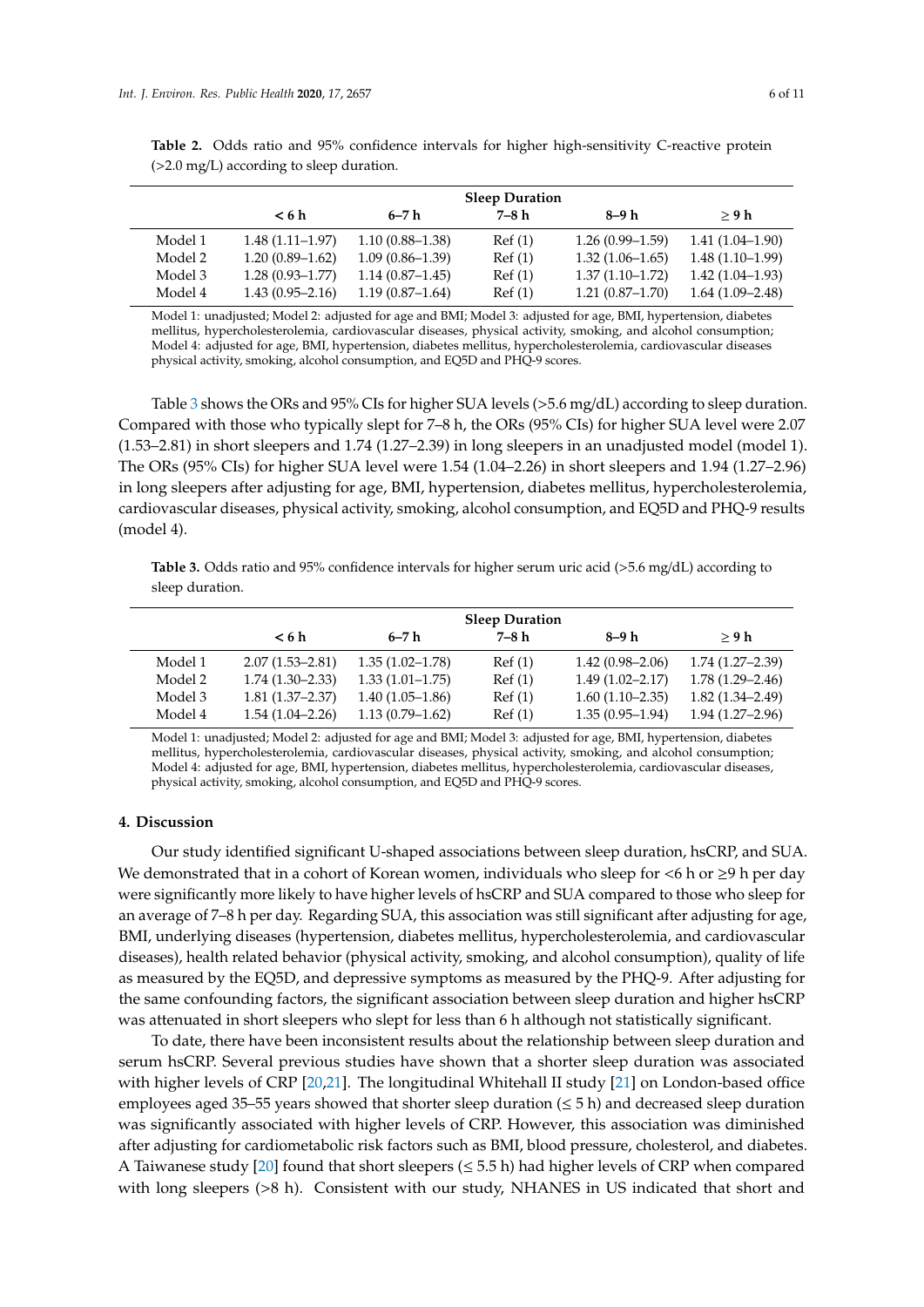long sleep duration were associated with elevated CRP levels; however, the significant relationship between short sleep duration (<5 h) and elevated CRP levels disappeared after adjusting for medical comorbidities [\[23\]](#page-9-3). A meta-analysis of population-based studies showed that long sleep duration was associated with higher CRP levels, but short sleep duration was not [\[32\]](#page-9-11). Our results confirm these results.

Regarding SUA, few studies have investigated the relationship between sleep duration and SUA. With recent studies identifying that SUA is an important risk factor for cardiovascular diseases, more studies are needed to determine factors that affect the SUA level. Wiener et al. [\[33\]](#page-9-12) suggested possible associations between sleep variables (daytime sleepiness, snoring, and additive composite score) and high SUA; however, they found no significant association between sleep duration and high SUA. In a recent study conducted as part of a PREDIMED-Plus trial, Papandreou et al. [\[24\]](#page-9-0) found an inverse association between sleep duration and SUA. However, this study was limited to only elderly participants with metabolic risk factors.

The reasons for the discrepancies in these studies might be due to different categories of sleep duration, heterogeneity of study groups, and confounding variables. Our study enrolled Korean women aged over 20 years. We not only investigated the relationship between categorized sleep duration, serum hsCRP, and SUA but also the continuous relationship between sleep duration, serum hsCRP, and SUA. We also adjusted statistical models for possible confounders including metabolic risk factors, quality of life, and depressive symptoms. Our study confirmed the association between extreme (short or long) sleep duration and two markers of systemic inflammation, hsCRP, and SUA.

The mechanisms underlying the associations between sleep duration, hsCRP, and SUA are still uncertain. Short and long sleep duration may share some mechanisms involving elevated hsCRP and SUA levels.

One possible shared mechanism may involve the function of the sympathetic nerve system related to sleep deprivation or disordered sleep that leads to elevated catecholamine levels [\[34\]](#page-9-13). Dysregulated autonomic function can lead to changes in inflammatory gene expression due to adrenergic signaling and the subsequent production of inflammatory markers such as NF-kB or hsCRP [\[35\]](#page-9-14). A possible role of catecholamines in the pathogenesis of hyperuricemia has also been studied in animal models [\[36](#page-9-15)[,37\]](#page-9-16).

Several potential mechanisms may contribute to the relationship between short sleep duration and elevated hsCRP and SUA. Loss of sleep is associated with multiple hormonal changes such as reduced leptin and melatonin as well as increased cortisol and ghrelin levels [\[38\]](#page-9-17). These hormonal changes can lead to impaired glucose metabolism, hyperinsulinemia, obesity, hypertension, and dyslipidemia [\[38\]](#page-9-17). In this study, we found that short sleepers had a higher BMI, SBP, and DBP, and levels of blood glucose, HbA1c, and cholesterol. As described in many previous studies, these metabolic risk parameters are closely associated with elevated levels of hsCRP and SUA [\[9](#page-8-7)[,10](#page-8-8)[,15](#page-8-12)[–17\]](#page-8-14).

The potential mechanisms underlying the association between long sleep duration and elevated hsCRP and SUA are more speculative. First, a long sleep duration could be the result an undiagnosed illness or comorbidities that cause fatigue and lethargy [\[39\]](#page-9-18). Chronic inflammation is known to be involved in the main pathophysiology of many chronic diseases [\[40\]](#page-9-19). Although we adjusted for possible chronic diseases such as hypertension, dyslipidemia, diabetes, and cardiovascular diseases, there might be other chronic diseases, such as sleep apnea and malignancy, which were not accounted for. Second, sleeping for a prolonged period is associated with depression and an unhealthy lifestyle such as less physical activity [\[3\]](#page-8-2). Our study also found that both short and long sleepers have more depressive symptoms. Regarding health-related behaviors, long sleepers exercised less and smoked more. Several studies have shown that depression and inflammation are related [\[41](#page-10-0)[,42\]](#page-10-1). The relationships between less physical activity and smoking or chronic inflammation are well established [\[43](#page-10-2)[,44\]](#page-10-3).

Our study has some limitations that need to be considered. First, owing to the cross-sectional study design, a cause-and-effect relationship could not be determined. Second, since we included only Korean women, generalization of our results to other sexes, races, and ethnicities should be done with caution. Third, we measured sleep duration using a self-reported questionnaire. The objective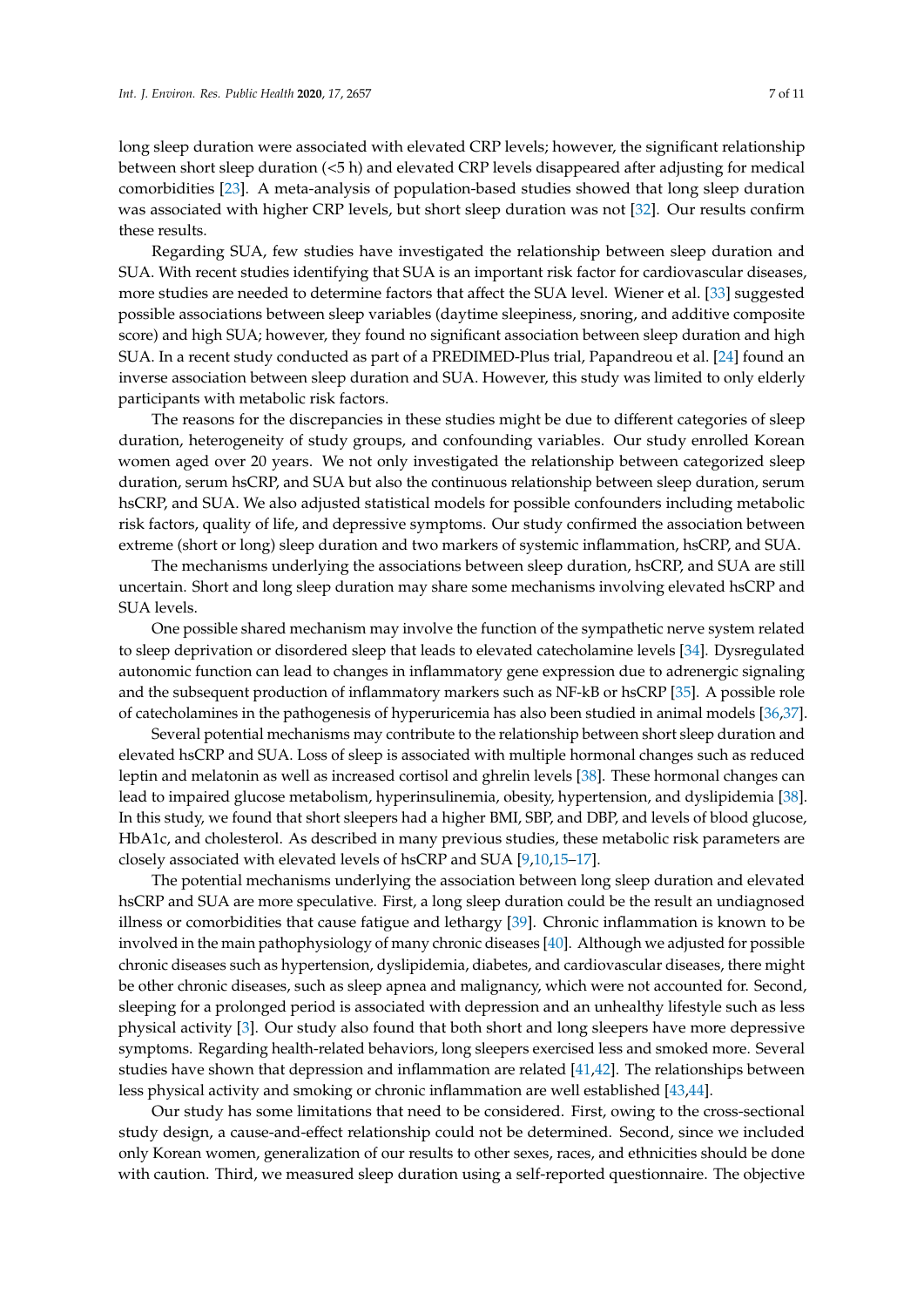measurement of actual sleep duration and the consideration of other sleep variables, such as sleep quality, are needed to clarify the relationship between sleep health and inflammatory markers. Finally, there may be other residual factors that we did not adequately take into account. Despite these limitations, this study is the first large population-based study to investigate the association between sleep duration and serum hsCRP and SUA levels in Korean women.

# **5. Conclusions**

Altogether, we found a U-shaped association between sleep duration, hsCRP, and SUA in Korean women. Our results indicate that 7–8 h sleep was associated with lower level of hsCRP and SUA in Korean women.

**Author Contributions:** Y.-C.L. and Y.-J.K. contributed to the hypothesis, design and conception of the article, drafted the manuscript. Y.-C.L., D.-H.S., and Y.-J.K. contributed to the statistical analysis or methods and interpretation of data for the work. All authors have read and agreed to the published version of the manuscript.

**Funding:** This study was supported by a 2018 faculty research grant from Yonsei University College of Medicine [6-2018-0090] to Yu-Jin Kwon.

**Conflicts of Interest:** The authors have nothing to declare.

#### <span id="page-7-0"></span>**Appendix A**

| Restricted cubic spline curve analyses: R package, version 3.4.4 (http://www.R-project.org).                                      |
|-----------------------------------------------------------------------------------------------------------------------------------|
| Code                                                                                                                              |
| install.packages("rms")                                                                                                           |
| library(rms)                                                                                                                      |
| rawdata=read.csv("D:/R/sleepduration.csv")                                                                                        |
| dim(rawdata) attach(rawdata) names(rawdata)                                                                                       |
| HE_hsCRP_1<-rawdata\$HE_hsCRP_                                                                                                    |
| HE Uacid<-rawdata\$HE Uacid                                                                                                       |
| sleep duration <- rawdata\$ts60                                                                                                   |
| f_uni <- $ols(HE_hsCRP_1~rcs(sleep duration))$                                                                                    |
| $data = raw data, x = TRUE$                                                                                                       |
| sleep duration $\langle$ seq(0,12,2)                                                                                              |
| $p_{\text{un}}$ <- Predict(f_uni, sleep duration = sleep duration)                                                                |
| $plot(p\_uni,xlab='sleep duration', ylab='HSCRP')$                                                                                |
| f_uni <- ols(HE_Uacid~ $rcs$ (ts sleep duration), data=rawdata, x=TRUE)                                                           |
| sleep duration $\langle$ - seg(0,12,2)                                                                                            |
| $p_{\text{un}}$ <- Predict(f_uni, sleep duration = sleep duration) plot( $p_{\text{un}}$ i, xlab=' sleep duration', ylab='Uacid') |

# <span id="page-7-1"></span>**Appendix B**

| <b>Table A1.</b> Univariate analysis: Factors associated with hsCRP and SUA. |
|------------------------------------------------------------------------------|
|------------------------------------------------------------------------------|

|                              | hsCRP  |                 |                 | Serum Uric Acid |                 |            |  |
|------------------------------|--------|-----------------|-----------------|-----------------|-----------------|------------|--|
|                              | Exp(B) | 95% CI          | <i>p</i> -Value | Exp(B)          | 95% CI          | $p$ -Value |  |
| Age                          | 1.009  | 1.003-1.015     | 0.006           | 1.015           | 1.007-1.022     | < 0.001    |  |
| BMI $(kg/m2)$                | 1.210  | 1.182-1.238     | < 0.001         | 1.157           | 1.132-1.183     | < 0.001    |  |
| Hypertension (yes)           | 0.569  | $0.477 - 0.679$ | < 0.001         | 0.444           | $0.359 - 0.548$ | < 0.001    |  |
| Diabetes mellitus (yes)      | 0.452  | $0.351 - 0.582$ | < 0.001         | 0.456           | $0.337 - 0.616$ | < 0.001    |  |
| Hypercholesterolemia (yes)   | 0.751  | $0.627 - 0.900$ | 0.002           | 0.628           | $0.504 - 0.782$ | < 0.001    |  |
| Cardiovascular disease (yes) | 0.680  | $0.482 - 0.679$ | 0.028           | 0.529           | $0.389 - 0.719$ | < 0.001    |  |
| Physical activity (yes)      | 1.281  | 1.053-1.557     | 0.013           | 1.019           | $0.847 - 1.226$ | 0.840      |  |
| Smoking (yes)                | 0.712  | $0.552 - 0.919$ | 0.009           | 0.556           | $0.419 - 0.739$ | < 0.001    |  |
| Alcohol (yes)                | 1.122  | $0.814 - 1.546$ | 0.482           | 0.708           | $0.546 - 0.916$ | 0.009      |  |
| EO5D                         | 0.223  | $0.124 - 0.400$ | < 0.001         | 0.213           | $0.109 - 0.416$ | < 0.001    |  |
| PHO-9                        | 1.018  | 0.988-1.048     | 0.238           | 1.034           | 1.001-1.069     | 0.045      |  |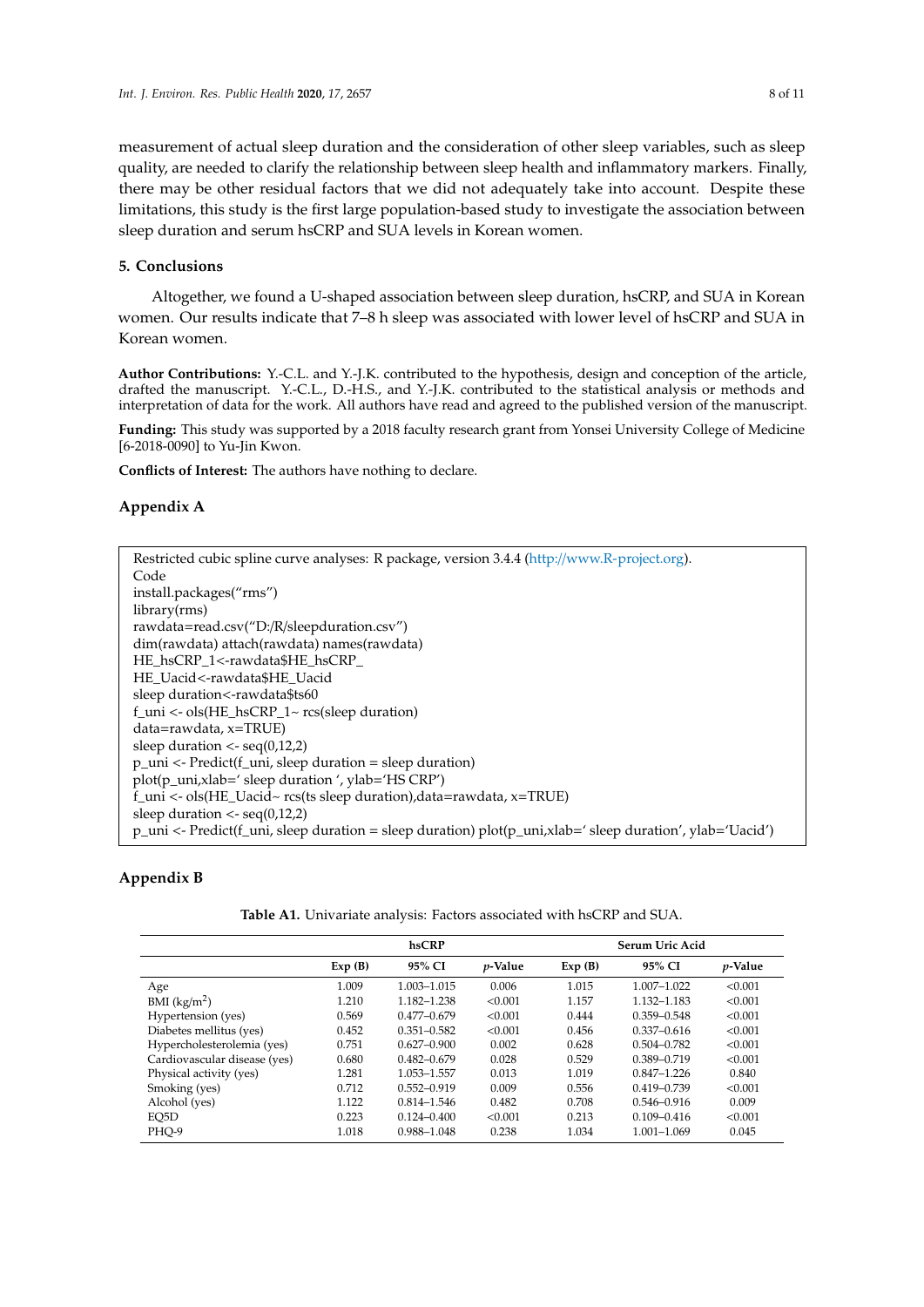# **References**

- <span id="page-8-0"></span>1. Buysse, D.J. Sleep health: Can we define it? Does it matter? *Sleep* **2014**, *37*, 9–17. [\[CrossRef\]](http://dx.doi.org/10.5665/sleep.3298) [\[PubMed\]](http://www.ncbi.nlm.nih.gov/pubmed/24470692)
- <span id="page-8-1"></span>2. Shankar, A.; Charumathi, S.; Kalidindi, S. Sleep duration and self-rated health: The national health interview survey 2008. *Sleep* **2011**, *34*, 1173–1177. [\[CrossRef\]](http://dx.doi.org/10.5665/SLEEP.1232) [\[PubMed\]](http://www.ncbi.nlm.nih.gov/pubmed/21886354)
- <span id="page-8-2"></span>3. Yin, J.; Jin, X.; Shan, Z.; Li, S.; Huang, H.; Li, P.; Peng, X.; Peng, Z.; Yu, K.; Bao, W.; et al. Relationship of sleep duration with all-cause mortality and cardiovascular events: A systematic review and dose-response meta-analysis of prospective cohort studies. *J. Am. Heart Assoc.* **2017**, *6*, e005947. [\[CrossRef\]](http://dx.doi.org/10.1161/JAHA.117.005947) [\[PubMed\]](http://www.ncbi.nlm.nih.gov/pubmed/28889101)
- 4. Li, W.; Wang, D.; Cao, S.; Yin, X.; Gong, Y.; Gan, Y.; Zhou, Y.; Lu, Z. Sleep duration and risk of stroke events and stroke mortality: A systematic review and meta-analysis of prospective cohort studies. *Int. J. Cardiol.* **2016**, *223*, 870–876. [\[CrossRef\]](http://dx.doi.org/10.1016/j.ijcard.2016.08.302)
- <span id="page-8-3"></span>5. Shan, Z.; Ma, H.; Xie, M.; Yan, P.; Guo, Y.; Bao, W.; Rong, Y.; Jackson, C.L.; Hu, F.B.; Liu, L. Sleep duration and risk of type 2 diabetes: A meta-analysis of prospective studies. *Diabetes Care* **2015**, *38*, 529–537. [\[CrossRef\]](http://dx.doi.org/10.2337/dc14-2073)
- <span id="page-8-4"></span>6. Pearson, T.A.; Mensah, G.A.; Alexander, R.W.; Anderson, J.L.; Cannon, R.O., III; Criqui, M.; Fadl, Y.Y.; Fortmann, S.P.; Hong, Y.; Myers, G.L. Markers of inflammation and cardiovascular disease: Application to clinical and public health practice: A statement for healthcare professionals from the centers for disease control and prevention and the american heart association. *Circulation* **2003**, *107*, 499–511. [\[CrossRef\]](http://dx.doi.org/10.1161/01.CIR.0000052939.59093.45)
- <span id="page-8-5"></span>7. Castell, J.V.; Gómez-lechón, M.J.; David, M.; Fabra, R.; Trullenque, R.; Heinrich, P.C. Acute-phase response of human hepatocytes: Regulation of acute-phase protein synthesis by interleukin-6. *Hepatology* **1990**, *12*, 1179–1186. [\[CrossRef\]](http://dx.doi.org/10.1002/hep.1840120517)
- <span id="page-8-6"></span>8. Rifai, N.; Tracy, R.P.; Ridker, P.M. Clinical efficacy of an automated high-sensitivity c-reactive protein assay. *Clin. Chem.* **1999**, *45*, 2136–2141. [\[CrossRef\]](http://dx.doi.org/10.1093/clinchem/45.12.2136)
- <span id="page-8-7"></span>9. Parrinello, C.M.; Lutsey, P.L.; Ballantyne, C.M.; Folsom, A.R.; Pankow, J.S.; Selvin, E. Six-year change in high-sensitivity c-reactive protein and risk of diabetes, cardiovascular disease, and mortality. *Am. Heart J.* **2015**, *170*, 380–389. [\[CrossRef\]](http://dx.doi.org/10.1016/j.ahj.2015.04.017) [\[PubMed\]](http://www.ncbi.nlm.nih.gov/pubmed/26299237)
- <span id="page-8-8"></span>10. Wang, A.; Liu, J.; Li, C.; Gao, J.; Li, X.; Chen, S.; Wu, S.; Ding, H.; Fan, H.; Hou, S. Cumulative exposure to high-sensitivity c-reactive protein predicts the risk of cardiovascular disease. *J. Am. Heart Assoc.* **2017**, *6*, e005610. [\[CrossRef\]](http://dx.doi.org/10.1161/JAHA.117.005610) [\[PubMed\]](http://www.ncbi.nlm.nih.gov/pubmed/29066453)
- <span id="page-8-9"></span>11. Maiuolo, J.; Oppedisano, F.; Gratteri, S.; Muscoli, C.; Mollace, V. Regulation of uric acid metabolism and excretion. *Int. J. Cardiol.* **2016**, *213*, 8–14. [\[CrossRef\]](http://dx.doi.org/10.1016/j.ijcard.2015.08.109) [\[PubMed\]](http://www.ncbi.nlm.nih.gov/pubmed/26316329)
- 12. Kang, D.H.; Ha, S.K. Uric acid puzzle: Dual role as anti-oxidantand pro-oxidant. *Electrolyte Blood Press. Ebp.* **2014**, *12*, 1–6. [\[CrossRef\]](http://dx.doi.org/10.5049/EBP.2014.12.1.1) [\[PubMed\]](http://www.ncbi.nlm.nih.gov/pubmed/25061467)
- <span id="page-8-10"></span>13. Spiga, R.; Marini, M.A.; Mancuso, E.; Di Fatta, C.; Fuoco, A.; Perticone, F.; Andreozzi, F.; Mannino, G.C.; Sesti, G. Uric acid is associated with inflammatory biomarkers and induces inflammation via activating the nf-kappab signaling pathway in hepg2 cells. *Arterioscler. Thromb. Vasc. Biol.* **2017**, *37*, 1241–1249. [\[CrossRef\]](http://dx.doi.org/10.1161/ATVBAHA.117.309128)
- <span id="page-8-11"></span>14. Alper, A.B., Jr.; Chen, W.; Yau, L.; Srinivasan, S.R.; Berenson, G.S.; Hamm, L.L. Childhood uric acid predicts adult blood pressure: The bogalusa heart study. *Hypertension* **2005**, *45*, 34–38. [\[CrossRef\]](http://dx.doi.org/10.1161/01.HYP.0000150783.79172.bb) [\[PubMed\]](http://www.ncbi.nlm.nih.gov/pubmed/15569853)
- <span id="page-8-12"></span>15. Mellen, P.B.; Bleyer, A.J.; Erlinger, T.P.; Evans, G.W.; Nieto, F.J.; Wagenknecht, L.E.; Wofford, M.R.; Herrington, D.M. Serum uric acid predicts incident hypertension in a biethnic cohort: The atherosclerosis risk in communities study. *Hypertension* **2006**, *48*, 1037–1042. [\[CrossRef\]](http://dx.doi.org/10.1161/01.HYP.0000249768.26560.66) [\[PubMed\]](http://www.ncbi.nlm.nih.gov/pubmed/17060502)
- <span id="page-8-13"></span>16. Ekundayo, O.J.; Dell'Italia, L.J.; Sanders, P.W.; Arnett, D.; Aban, I.; Love, T.E.; Filippatos, G.; Anker, S.D.; Lloyd-Jones, D.M.; Bakris, G.; et al. Association between hyperuricemia and incident heart failure among older adults: A propensity-matched study. *Int. J. Cardiol.* **2010**, *142*, 279–287. [\[CrossRef\]](http://dx.doi.org/10.1016/j.ijcard.2009.01.010) [\[PubMed\]](http://www.ncbi.nlm.nih.gov/pubmed/19201041)
- <span id="page-8-14"></span>17. Fang, J.; Alderman, M.H. Serum uric acid and cardiovascular mortality the nhanes i epidemiologic follow-up study, 1971–1992. National health and nutrition examination survey. *JAMA* **2000**, *283*, 2404–2410. [\[CrossRef\]](http://dx.doi.org/10.1001/jama.283.18.2404) [\[PubMed\]](http://www.ncbi.nlm.nih.gov/pubmed/10815083)
- 18. Tuttle, K.R.; Short, R.A.; Johnson, R.J. Sex differences in uric acid and risk factors for coronary artery disease. *Am. J. Cardiol.* **2001**, *87*, 1411–1414. [\[CrossRef\]](http://dx.doi.org/10.1016/S0002-9149(01)01566-1)
- <span id="page-8-15"></span>19. Matsumura, K.; Ohtsubo, T.; Oniki, H.; Fujii, K.; Iida, M. Gender-related association of serum uric acid and left ventricular hypertrophy in hypertension. *Circ. J. O*ff*. J. Jpn. Circ. Soc.* **2006**, *70*, 885–888. [\[CrossRef\]](http://dx.doi.org/10.1253/circj.70.885)
- <span id="page-8-16"></span>20. Chiang, J.K. Short duration of sleep is associated with elevated high-sensitivity c-reactive protein level in taiwanese adults: A cross-sectional study. *J. Clin. Sleep Med. O*ff*. Publ. Am. Acad. Sleep Med.* **2014**, *10*, 743–749. [\[CrossRef\]](http://dx.doi.org/10.5664/jcsm.3862)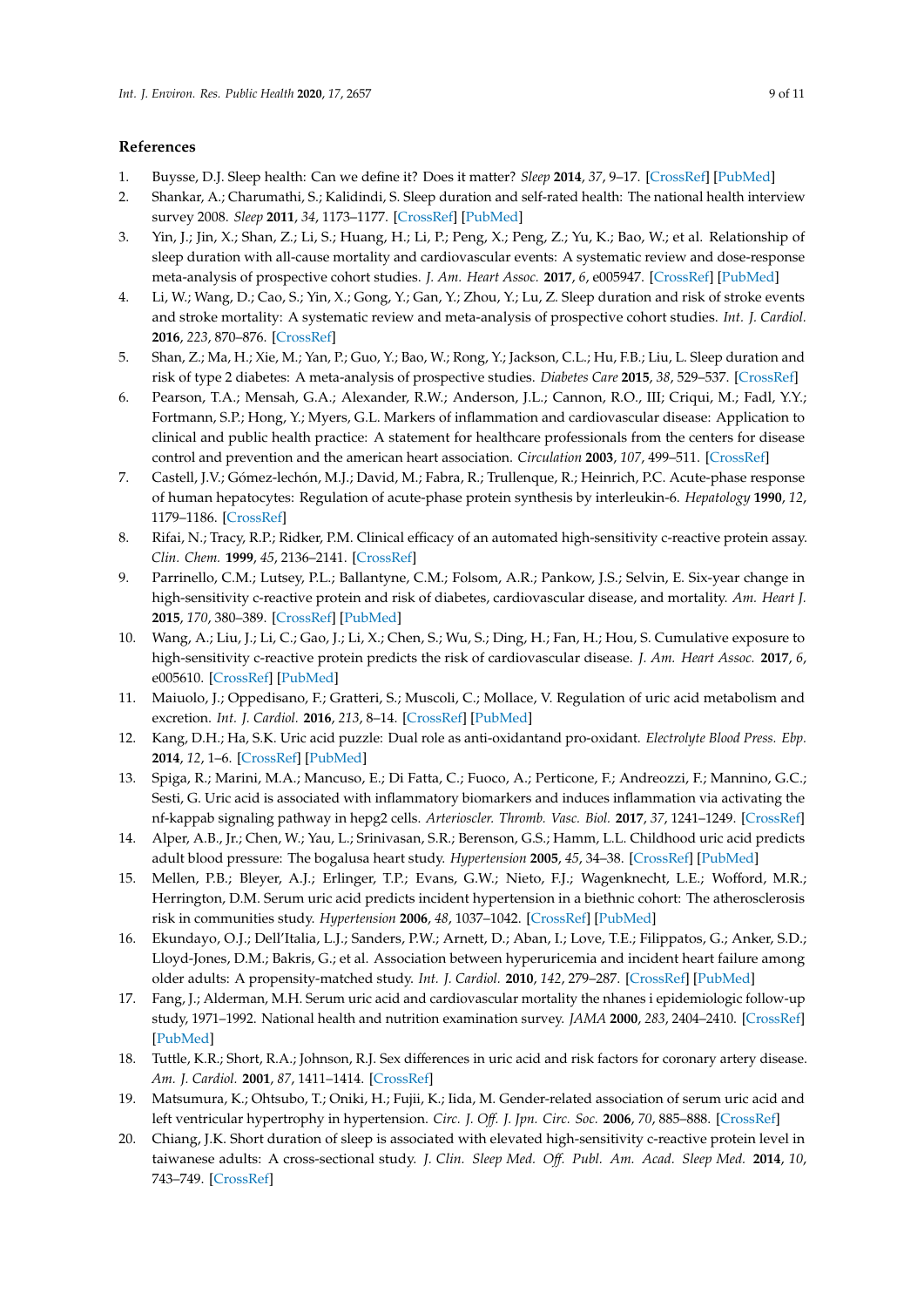- <span id="page-9-1"></span>21. Ferrie, J.E.; Kivimaki, M.; Akbaraly, T.N.; Singh-Manoux, A.; Miller, M.A.; Gimeno, D.; Kumari, M.; Davey Smith, G.; Shipley, M.J. Associations between change in sleep duration and inflammation: Findings on c-reactive protein and interleukin 6 in the whitehall ii study. *Am. J. Epidemiol.* **2013**, *178*, 956–961. [\[CrossRef\]](http://dx.doi.org/10.1093/aje/kwt072) [\[PubMed\]](http://www.ncbi.nlm.nih.gov/pubmed/23801012)
- <span id="page-9-2"></span>22. Richardson, M.R.; Churilla, J.R. Sleep duration and c-reactive protein in us adults. *South. Med. J.* **2017**, *110*, 314–317. [\[CrossRef\]](http://dx.doi.org/10.14423/SMJ.0000000000000632) [\[PubMed\]](http://www.ncbi.nlm.nih.gov/pubmed/28376532)
- <span id="page-9-3"></span>23. Grandner, M.A.; Buxton, O.M.; Jackson, N.; Sands-Lincoln, M.; Pandey, A.; Jean-Louis, G. Extreme sleep durations and increased c-reactive protein: Effects of sex and ethnoracial group. *Sleep* **2013**, *36*, 769–779. [\[CrossRef\]](http://dx.doi.org/10.5665/sleep.2646) [\[PubMed\]](http://www.ncbi.nlm.nih.gov/pubmed/23633760)
- <span id="page-9-0"></span>24. Papandreou, C.; Babio, N.; Diaz-Lopez, A.; Martinez-Gonzalez, M.A.; Becerra-Tomas, N.; Corella, D.; Schroder, H.; Romaguera, D.; Vioque, J.; Alonso-Gomez, A.M.; et al. Sleep duration is inversely associated with serum uric acid concentrations and uric acid to creatinine ratio in an elderly mediterranean population at high cardiovascular risk. *Nutrients* **2019**, *11*, 761. [\[CrossRef\]](http://dx.doi.org/10.3390/nu11040761) [\[PubMed\]](http://www.ncbi.nlm.nih.gov/pubmed/30939748)
- <span id="page-9-4"></span>25. Kweon, S.; Kim, Y.; Jang, M.-J.; Kim, Y.; Kim, K.; Choi, S.; Chun, C.; Khang, Y.-H.; Oh, K. Data resource profile: The korea national health and nutrition examination survey (knhanes). *Int. J. Epidemiol.* **2014**, *43*, 69–77. [\[CrossRef\]](http://dx.doi.org/10.1093/ije/dyt228) [\[PubMed\]](http://www.ncbi.nlm.nih.gov/pubmed/24585853)
- <span id="page-9-5"></span>26. Devlin, N.J.; Brooks, R. Eq-5d and the euroqol group: Past, present and future. *Appl. Health Econ. Health Policy.* **2017**, *15*, 127–137. [\[CrossRef\]](http://dx.doi.org/10.1007/s40258-017-0310-5)
- <span id="page-9-6"></span>27. Levis, B.; Benedetti, A.; Thombs, B.D. Accuracy of patient health questionnaire-9 (phq-9) for screening to detect major depression: Individual participant data meta-analysis. *BMJ* **2019**, *365*, l1476. [\[CrossRef\]](http://dx.doi.org/10.1136/bmj.l1476)
- <span id="page-9-7"></span>28. Ridker, P.M. Rosuvastatin in the primary prevention of cardiovascular disease among patients with low levels of low-density lipoprotein cholesterol and elevated high-sensitivity c-reactive protein: Rationale and design of the jupiter trial. *Circulation* **2003**, *108*, 2292–2297. [\[CrossRef\]](http://dx.doi.org/10.1161/01.CIR.0000100688.17280.E6)
- <span id="page-9-8"></span>29. Laskarzewski, P.M.; Khoury, P.; Morrison, J.A.; Kelly, K.; Glueck, C.J. Familial hyper- and hypouricemias in random and hyperlipidemic recall cohorts: The princeton school district family study. *Metab. Clin. Exp.* **1983**, *32*, 230–243. [\[CrossRef\]](http://dx.doi.org/10.1016/0026-0495(83)90187-7)
- <span id="page-9-9"></span>30. Jung, Y.E.; Kang, K.Y. Elevated hs-crp level is associated with depression in younger adults: Results from the korean national health and nutrition examination survey (knhanes 2016). *Psychoneuroendocrinology* **2019**, *109*, 104397. [\[CrossRef\]](http://dx.doi.org/10.1016/j.psyneuen.2019.104397)
- <span id="page-9-10"></span>31. Stewart, S.H.; Mainous, A.G., 3rd; Gilbert, G. Relation between alcohol consumption and c-reactive protein levels in the adult us population. *J. Am. Board Fam. Pract.* **2002**, *15*, 437–442. [\[PubMed\]](http://www.ncbi.nlm.nih.gov/pubmed/12463288)
- <span id="page-9-11"></span>32. Irwin, M.R.; Olmstead, R.; Carroll, J.E. Sleep disturbance, sleep duration, and inflammation: A systematic review and meta-analysis of cohort studies and experimental sleep deprivation. *Biol. Psychiatry.* **2016**, *80*, 40–52. [\[CrossRef\]](http://dx.doi.org/10.1016/j.biopsych.2015.05.014) [\[PubMed\]](http://www.ncbi.nlm.nih.gov/pubmed/26140821)
- <span id="page-9-12"></span>33. Wiener, R.C.; Shankar, A. Association between serum uric acid levels and sleep variables: Results from the national health and nutrition survey 2005–2008. *Int. J. Inflamm.* **2012**, *2012*, 363054. [\[CrossRef\]](http://dx.doi.org/10.1155/2012/363054) [\[PubMed\]](http://www.ncbi.nlm.nih.gov/pubmed/22970407)
- <span id="page-9-13"></span>34. Irwin, M.; Thompson, J.; Miller, C.; Gillin, J.C.; Ziegler, M. Effects of sleep and sleep deprivation on catecholamine and interleukin-2 levels in humans: Clinical implications. *J. Clin. Endocrinol. Metab.* **1999**, *84*, 1979–1985. [\[CrossRef\]](http://dx.doi.org/10.1210/jc.84.6.1979)
- <span id="page-9-14"></span>35. Irwin, M.R.; Cole, S.W. Reciprocal regulation of the neural and innate immune systems. *Nat. Rev. Immunol.* **2011**, *11*, 625–632. [\[CrossRef\]](http://dx.doi.org/10.1038/nri3042)
- <span id="page-9-15"></span>36. Sumi, T.; Umeda, Y. Adrenergic regulation of the plasma levels of purine metabolites in the rat. *Eur. J. Pharmacol.* **1977**, *46*, 243–247. [\[CrossRef\]](http://dx.doi.org/10.1016/0014-2999(77)90339-9)
- <span id="page-9-16"></span>37. Yonetani, Y.; Ishii, M.; Ogawa, Y. Stimulation by catecholamine of purine catabolism in rats and chickens. *Jpn. J. Pharmacol.* **1979**, *29*, 211–221. [\[CrossRef\]](http://dx.doi.org/10.1254/jjp.29.211)
- <span id="page-9-17"></span>38. Leproult, R.; Van Cauter, E. Role of sleep and sleep loss in hormonal release and metabolism. *Endocr. Dev.* **2010**, *17*, 11–21.
- <span id="page-9-18"></span>39. Wen, Y.; Pi, F.H.; Guo, P.; Dong, W.Y.; Xie, Y.Q.; Wang, X.Y.; Xia, F.F.; Pang, S.J.; Wu, Y.C.; Wang, Y.Y.; et al. Sleep duration, daytime napping, markers of obstructive sleep apnea and stroke in a population of southern china. *Sci. Rep.* **2016**, *6*, 34689. [\[CrossRef\]](http://dx.doi.org/10.1038/srep34689)
- <span id="page-9-19"></span>40. Zhong, J.; Shi, G. Editorial: Regulation of inflammation in chronic disease. *Front. Immunol.* **2019**, *10*, 737. [\[CrossRef\]](http://dx.doi.org/10.3389/fimmu.2019.00737)